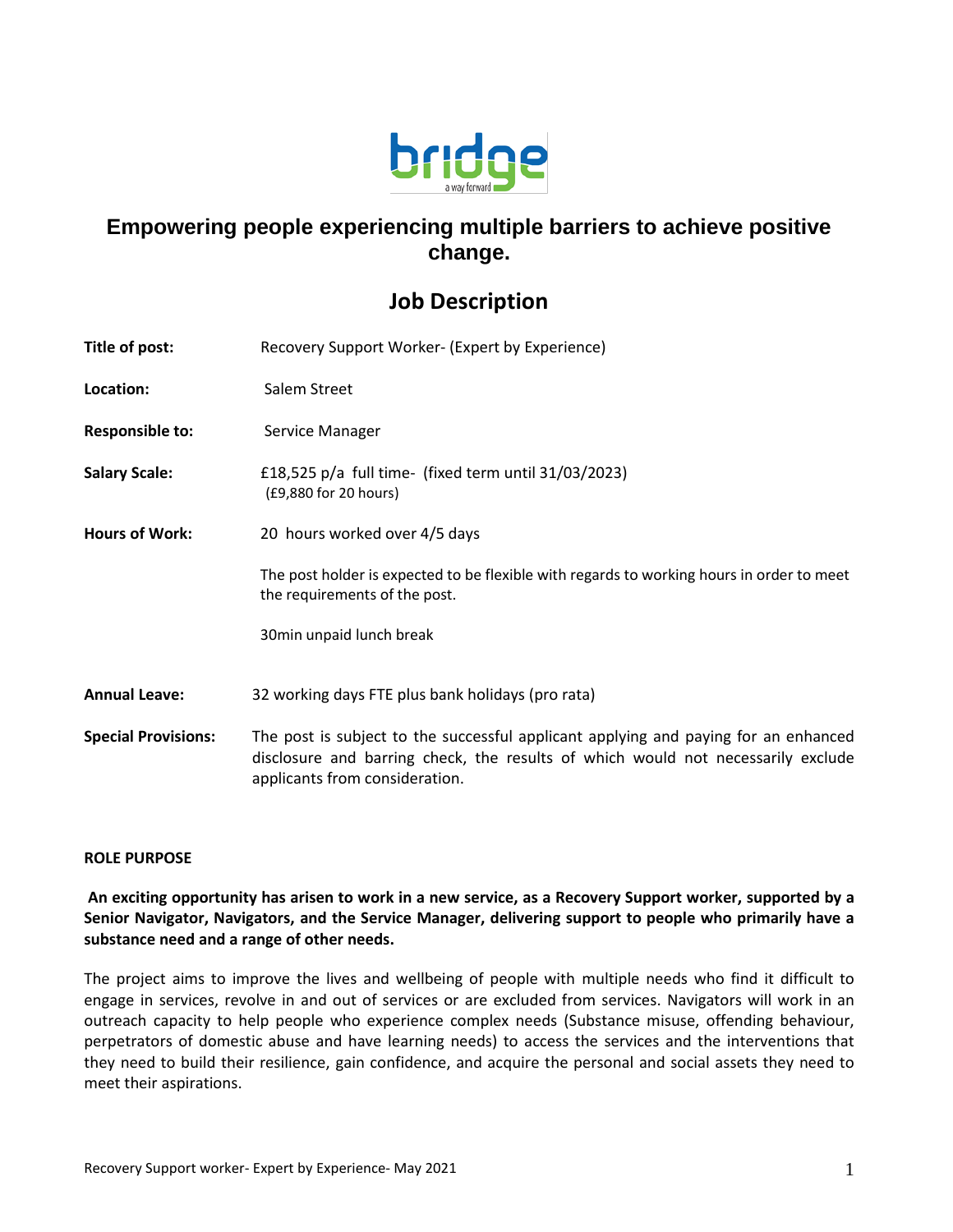## **Key Duties and Responsibilities**

- In respect of clients identified for the project to work closely with the Navigator, to provide assertive and persistent support to ensure effective engagement with relevant services to meet the client's needs, achieve goals and outcomes.
- Work closely with the police in offering solutions to behaviours identified.
- Liaise with the Navigation Team to identify clients who want to focus on their aspirations and goals.
- Build trust and good rapport with clients based on your own lived experiences.
- Work collaboratively with agencies, the client, and their personal support network to collate all relevant information to co-produce individualised and flexible support plans and risk assessments.
- Provide assertive and persistent support to ensure effective engagement with relevant services to meet client needs, achieve goals and personal aspirations.
- Regularly review and address barriers to progress and bring to the attention of staff any changes in presentation.
- Provide crisis intervention and work to identify and overcome triggers that may cause disengagement.
- Maintain appropriate client records and administrative systems linked to the service.
- Develop and maintain excellent working relationships with a range of partner organisations and services.
- Make recommendations to raise standards of practice and service delivery if required.
- Attend regular team meetings and other organisational meetings as required.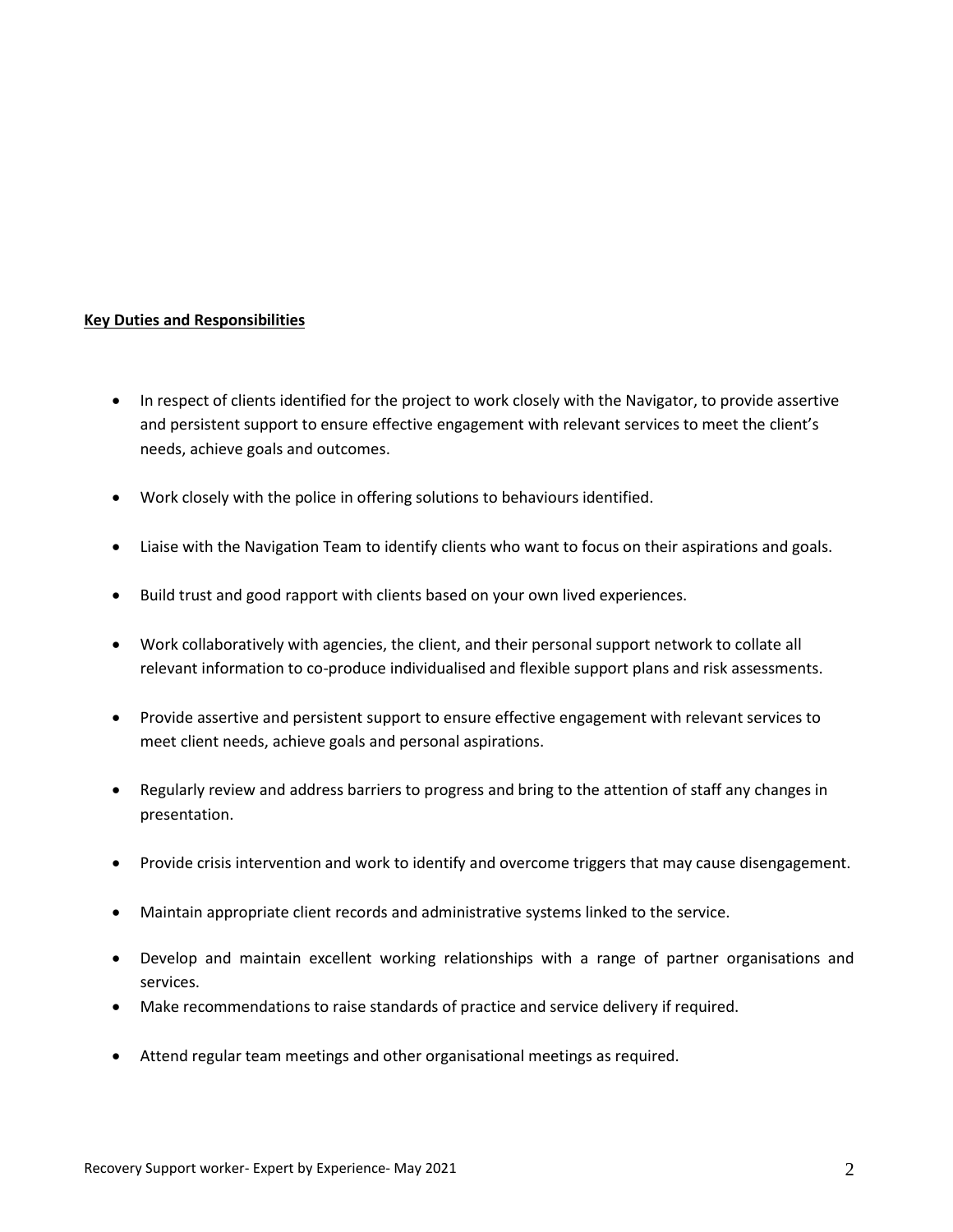- Apply reflective practice skills to evaluate work carried out by self.
- Participate in personal and professional development, updating knowledge as appropriate.
- Fully participate in Bridge's supervision and support structures.
- Recognise one's own personal and professional limitations and boundaries and discuss these at supervision and related support meetings.
- To undertake any additional duties, as directed by management which are commensurate with this post.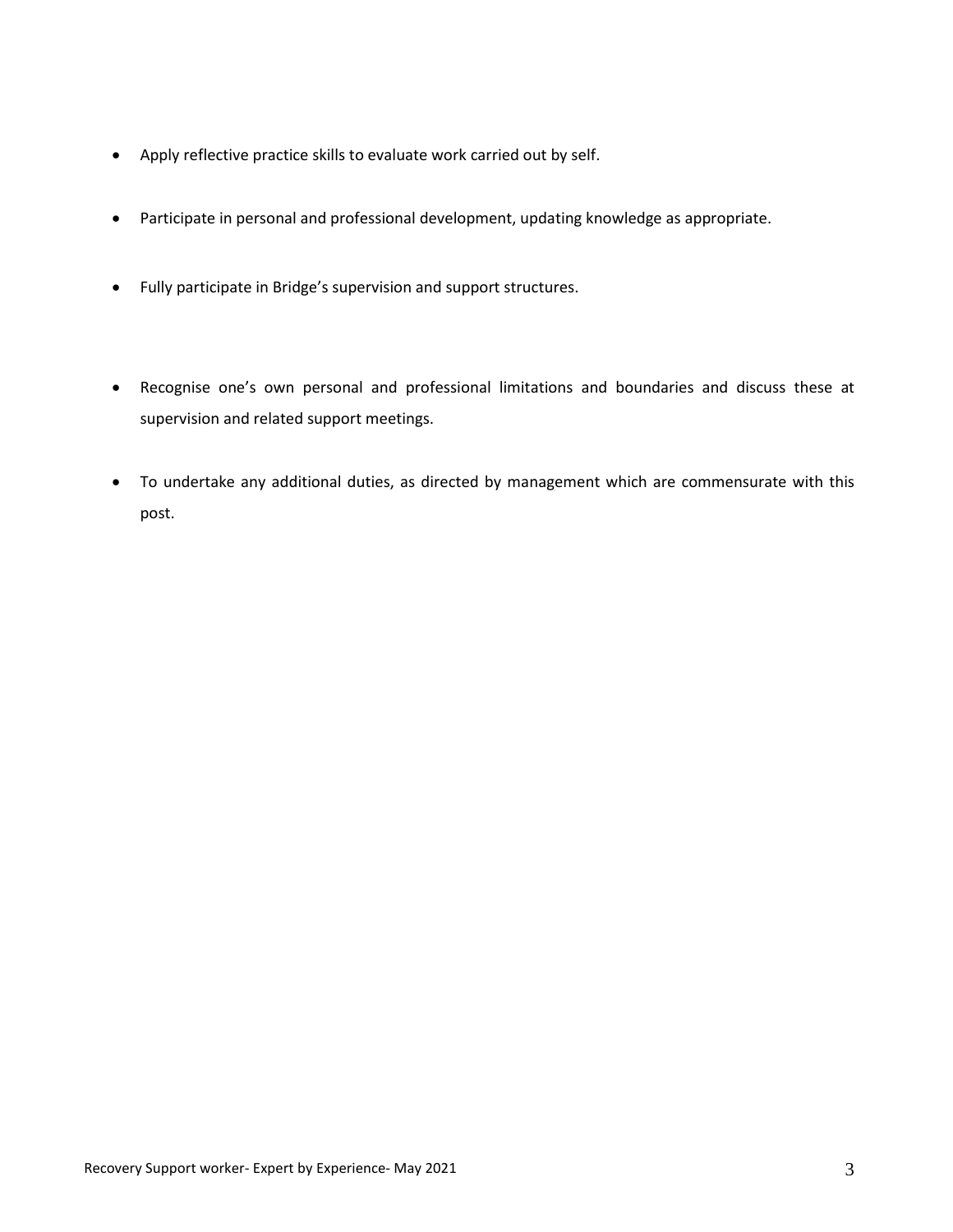| <b>Person Specification</b> | <b>Essential</b>                                                                                                                                                                                                                                                                                                                                                                                                                                                                                                                                                                                                                                                                                          | <b>Desirable</b>                                                                                                                                                                                                                                                                                                                                                                                                                                                                                                 |
|-----------------------------|-----------------------------------------------------------------------------------------------------------------------------------------------------------------------------------------------------------------------------------------------------------------------------------------------------------------------------------------------------------------------------------------------------------------------------------------------------------------------------------------------------------------------------------------------------------------------------------------------------------------------------------------------------------------------------------------------------------|------------------------------------------------------------------------------------------------------------------------------------------------------------------------------------------------------------------------------------------------------------------------------------------------------------------------------------------------------------------------------------------------------------------------------------------------------------------------------------------------------------------|
| <b>Qualifications</b>       | Experience of working (employed or volunteer<br>$\bullet$<br>capacity) with people experiencing either<br>homelessness, substance misuse, re-offending<br>behaviour or mental ill-health needs.                                                                                                                                                                                                                                                                                                                                                                                                                                                                                                           | Health and social care Level 2 or equivalent                                                                                                                                                                                                                                                                                                                                                                                                                                                                     |
| <b>Experience</b>           | Demonstrate an understanding of the needs of<br>chronically excluded and vulnerable people.<br>Excellent interpersonal skills and the ability to<br>$\bullet$<br>communicate clearly and concisely at all levels (both<br>orally and in writing)<br>Lived Experience of Addiction<br>$\bullet$                                                                                                                                                                                                                                                                                                                                                                                                            | Personal experience of social exclusion or recovery.<br>Experience of lone working and personal safety.<br>Experience of working with and managing risk<br>therapeutically.<br>Previous experience of working within a partnership<br>environment or with other agencies.                                                                                                                                                                                                                                        |
| <b>Knowledge and Skills</b> | Willingness to work flexibly in terms of hours,<br>$\bullet$<br>including out of office hours.<br>Committed to own professional development.<br>$\bullet$<br>Able to travel independently within Bradford.<br>Willingness to keep abreast of relevant professional<br>developments and to undertake training for the post.<br>The post-holder must adhere to Bridge<br>$\bullet$<br>Policies/Guidelines in force within the organisation.<br>Willingness to undertake regular supervision and<br>$\bullet$<br>appraisal in line with Bridge policies and actively<br>participate in own professional/personal<br>development.<br>Conform to standards of dress, which reflects a<br>professional service. | Knowledge of causes and effects related to social<br>$\bullet$<br>inclusion and the barriers that can prevent access to<br>services.<br>Ability to identify discrimination in its many forms.<br>Demonstrate an understanding of the needs of<br>chronically excluded and vulnerable people.<br>Knowledge of the range of services available for<br>$\bullet$<br>people with multiple and complex needs.<br>Knowledge of relevant practice in relation to<br>safeguarding vulnerable groups, including children. |
| <b>Other attributes</b>     | Possesses the following personal qualities<br>Tenacity<br>Confident                                                                                                                                                                                                                                                                                                                                                                                                                                                                                                                                                                                                                                       | Full drivers licence and access to car.<br>Willingness to work within a performance managed<br>environment and contribute to performance                                                                                                                                                                                                                                                                                                                                                                         |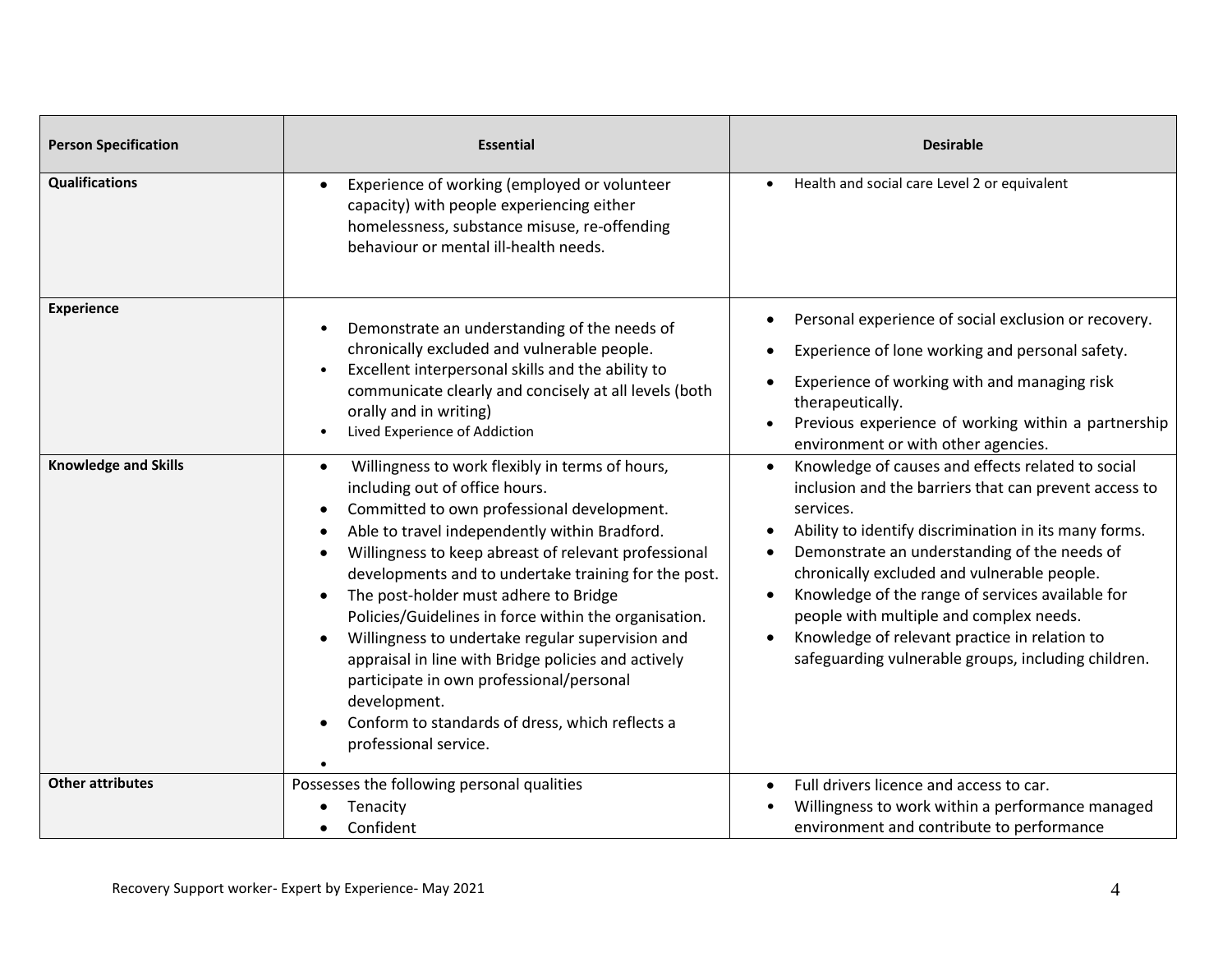| <b>Person Specification</b> | <b>Essential</b>                                                                                                                                                                                                                                                                                                             | <b>Desirable</b>                                                                                                                                                               |
|-----------------------------|------------------------------------------------------------------------------------------------------------------------------------------------------------------------------------------------------------------------------------------------------------------------------------------------------------------------------|--------------------------------------------------------------------------------------------------------------------------------------------------------------------------------|
|                             | Optimistic<br>$\bullet$<br>Self-Aware<br>$\bullet$<br>Adaptable<br>$\bullet$<br>Flexible<br>$\bullet$<br>Reliable<br>$\bullet$<br>Consistent<br>$\bullet$<br><b>Embraces Change</b><br>$\bullet$<br><b>Enjoys Social Interaction</b><br>$\bullet$<br><b>Manages Stress efficiently</b><br>Has strong Professional Boundaries | reporting.<br>IT literate i.e. able to use Microsoft Office packages<br>including Word and Outlook.<br>Willingness to contribute to the training and<br>development of others. |